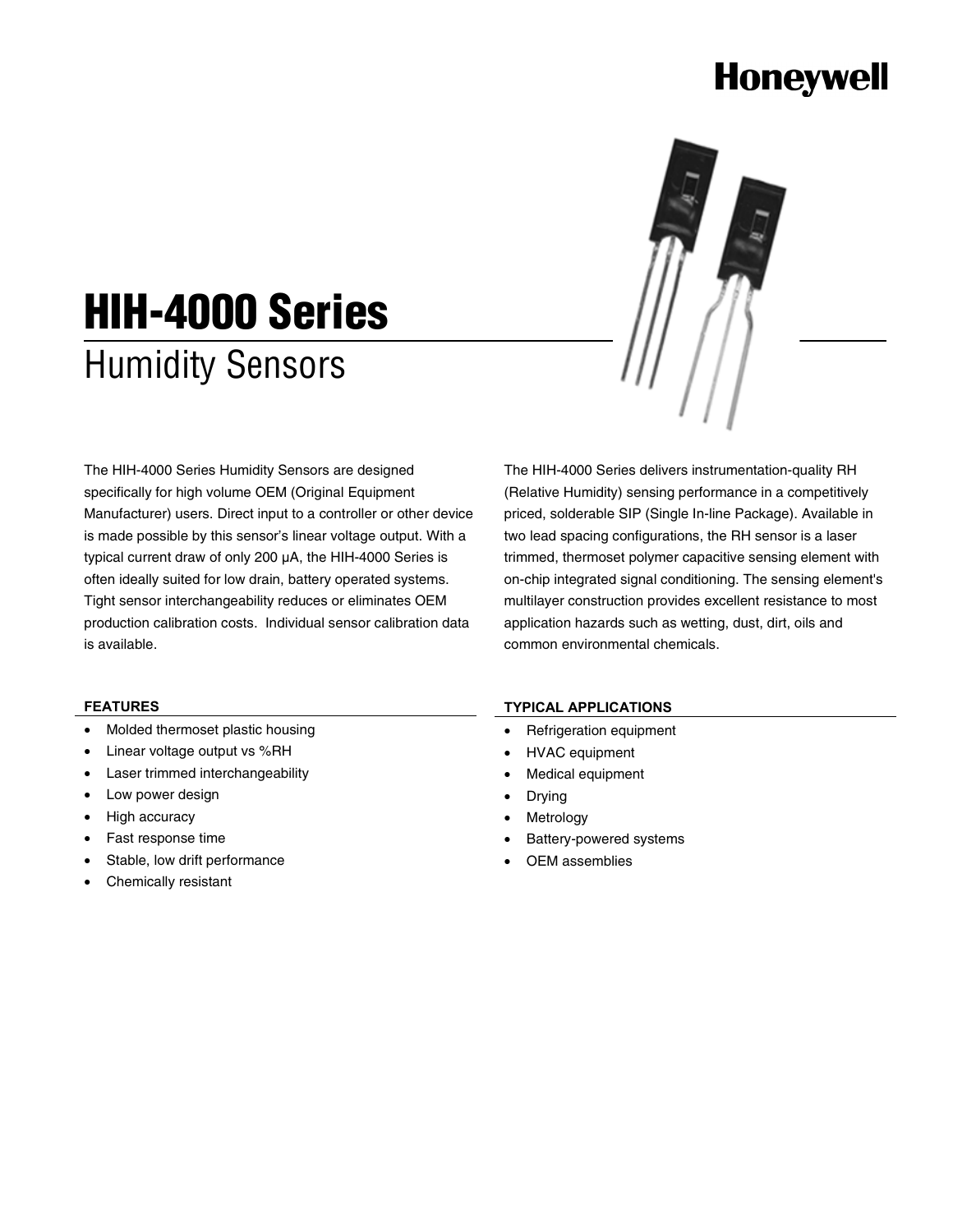# **HIH-4000 Series**

# **TABLE 1. PERFORMANCE SPECIFICATIONS (At 5 Vdc supply and 25 ºC [77 ºF] unless otherwise noted.)**

**(%RH performance specifications include test system measurement errors (±0.5 % typical.)** 

| <b>Parameter</b>                               | <b>Minimum</b>                                                                              | <b>Typical</b>       | <b>Maximum</b> | <b>Unit</b> |
|------------------------------------------------|---------------------------------------------------------------------------------------------|----------------------|----------------|-------------|
| Interchangeability (best fit straight line)    |                                                                                             |                      |                |             |
| 0 % to 60 %                                    | -5                                                                                          |                      | 5              | %RH         |
| 60 % to 100 %                                  | -8                                                                                          |                      | 8              | %RH         |
| Interchangeability (2nd order curve)           |                                                                                             | ±3.5                 |                | %RH         |
| Accuracy <sup>1</sup> (best fit straight line) |                                                                                             | ±3.5                 |                | %RH         |
| Accuracy (2nd order curve)                     |                                                                                             | ±2.5                 |                | %RH         |
| <b>Hysterisis</b>                              |                                                                                             | 3                    |                | %RH         |
| Repeatability                                  |                                                                                             | ±0.5                 |                | %RH         |
| Settling time                                  |                                                                                             |                      | 70             | ms          |
| Response time (1/e in slow moving air)         |                                                                                             | 15                   |                | s           |
| Stability <sup>2</sup> (@ 50 %RH)              |                                                                                             | $±1.2$ (per year)    |                | %RH         |
| Stability <sup>3</sup> ( $@$ 50 %RH)           |                                                                                             | $\pm 0.5$ (per year) |                | %RH         |
| Voltage supply                                 | 4                                                                                           |                      | 5.8            | Vdc         |
| Current supply                                 |                                                                                             |                      | 500            | μA          |
| Voltage output $(1st$ order fit)               | $V_{\text{out}} = V_{\text{supp}(0.0062 \text{(sensor RH)} + 0.16)$                         |                      |                |             |
| Voltage output (2nd order curve fit)           | V <sub>ari</sub> =0.00003(sensor RH) <sup>2</sup> +0.0281(sensor RH)+0.820, typical @ 25 °C |                      |                |             |
| Temperature compensation                       | $V_{\text{out}} = (0.0305 + 0.000044T - 0.0000011T^2)(\text{Sensor RH}) + (0.9237 -$        |                      |                |             |
|                                                | 0.0041T+0.000040T <sup>2</sup> ), T=Temperature in $°C$                                     |                      |                |             |
| Operating temperature                          | $-40[-40]$                                                                                  | See Figure 1.        | 85[185]        | °C[°F]      |
| Operating humidity                             | 0                                                                                           | See Figure 2.        | 100            | % $RH$      |
| Storage temperature                            | $-40[-40]$                                                                                  |                      | 125[257]       | °C[°F]      |
| Storage humidity                               | See Figure 2.                                                                               |                      |                | %RH         |

### **Notes:**

- 1. For HIH-4000-003 and -004 only.<br>2. Specification includes testing outs
- 2. Specification includes testing outside of recommended operating zone.
- 3. Specification includes testing for recommended operating zone only.

# **NOTICE**

- Do not expose sensor to condensing environments. Exposure to condensing environments will cause sensor output to indicate 0 %RH.
- Sensor is light sensitive. For best performance, shield sensor from bright light.
- Sensor is static sensitive. Sensor connection protected to 15 kV maximum.
- Sensor output is ratiometric to supply voltage.

**Failure to comply with these instructions could result in death or serious injury.** 



# **FACTORY CALIBRATION DATA**

HIH-4000 Sensors may be ordered with a calibration and data printout (Table 2). See order guide on back page.

# **TABLE 2. EXAMPLE DATA PRINTOUT**

| <b>Model</b>                                                                          | HIH-4000-001                                                                                   |
|---------------------------------------------------------------------------------------|------------------------------------------------------------------------------------------------|
| Channel                                                                               | 92                                                                                             |
| Wafer                                                                                 | 030996M                                                                                        |
| MRP                                                                                   | 337313                                                                                         |
| Calculated values at 5 V<br>$V_{out}$ @ 0 %RH<br>$V_{\text{out}}$ @ 75.3 %RH          | 0.958V<br>3.268V                                                                               |
| Linear output for 2 %RH<br>accuracy $@$ 25 $^{\circ}$ C<br>Zero offset<br>Slope<br>RH | 0.958V<br>30.680 mV/%RH<br>$(V_{\text{out}}$ -zero offset)/slope<br>$(V_{out} - 0.958)/0.0307$ |
| Ratiometric response for 0 %<br>to 100 %RH<br>$\mathsf{V}_{\mathsf{out}}$             | V <sub>supply</sub> (0.1915 to 0.8130)                                                         |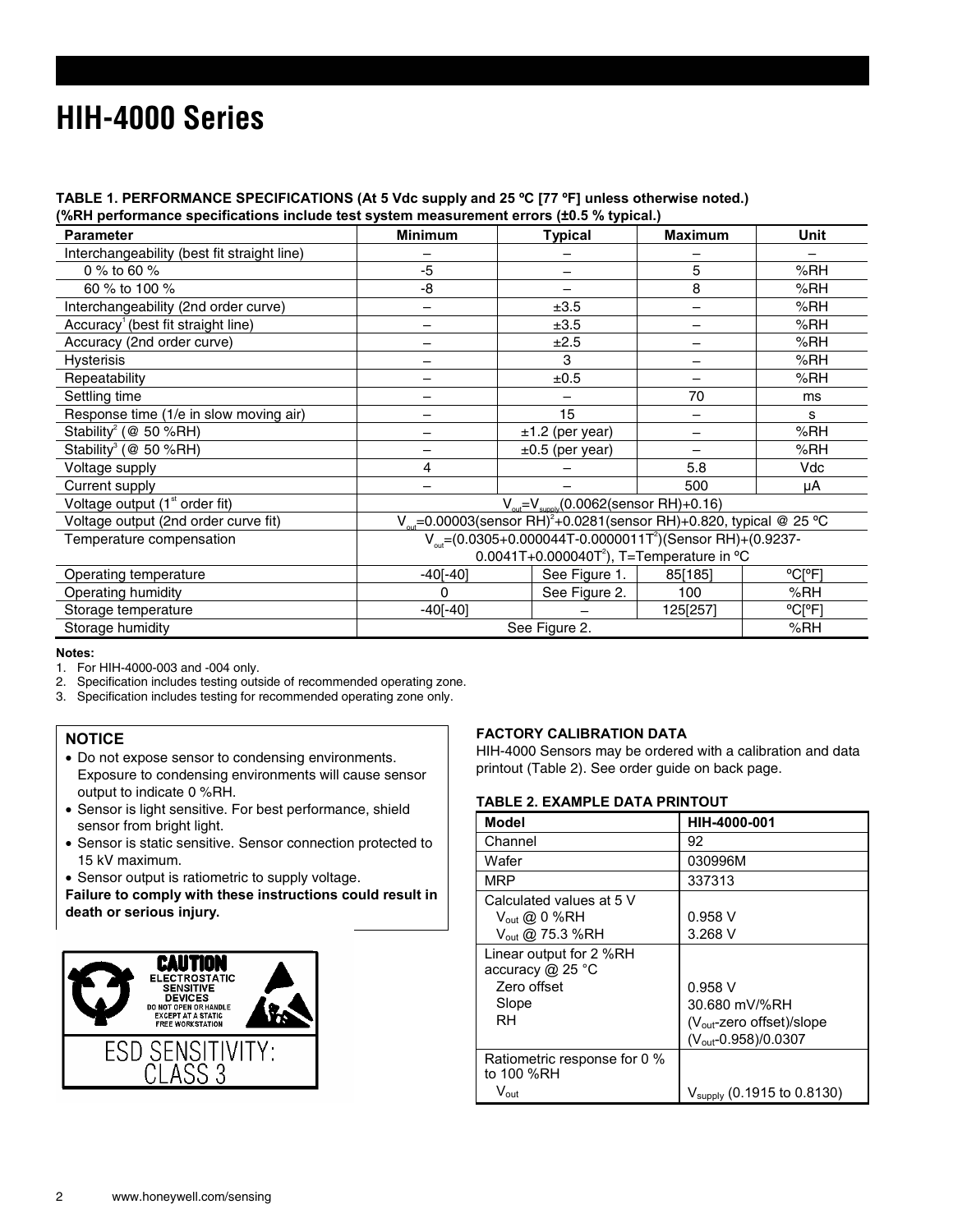# Humidity Sensors

#### **FIGURE 1. RECOMMENDED OPERATING CONDITIONS**







# **FIGURE 3. MOUNTING DIMENSIONS for reference only mm/[in]**





# **FIGURE 5. TYPICAL 2<sup>nd</sup> ORDER CURVE FIT**



# **FIGURE 4. TYPICAL BEST FIT STRAIGHT LINE**